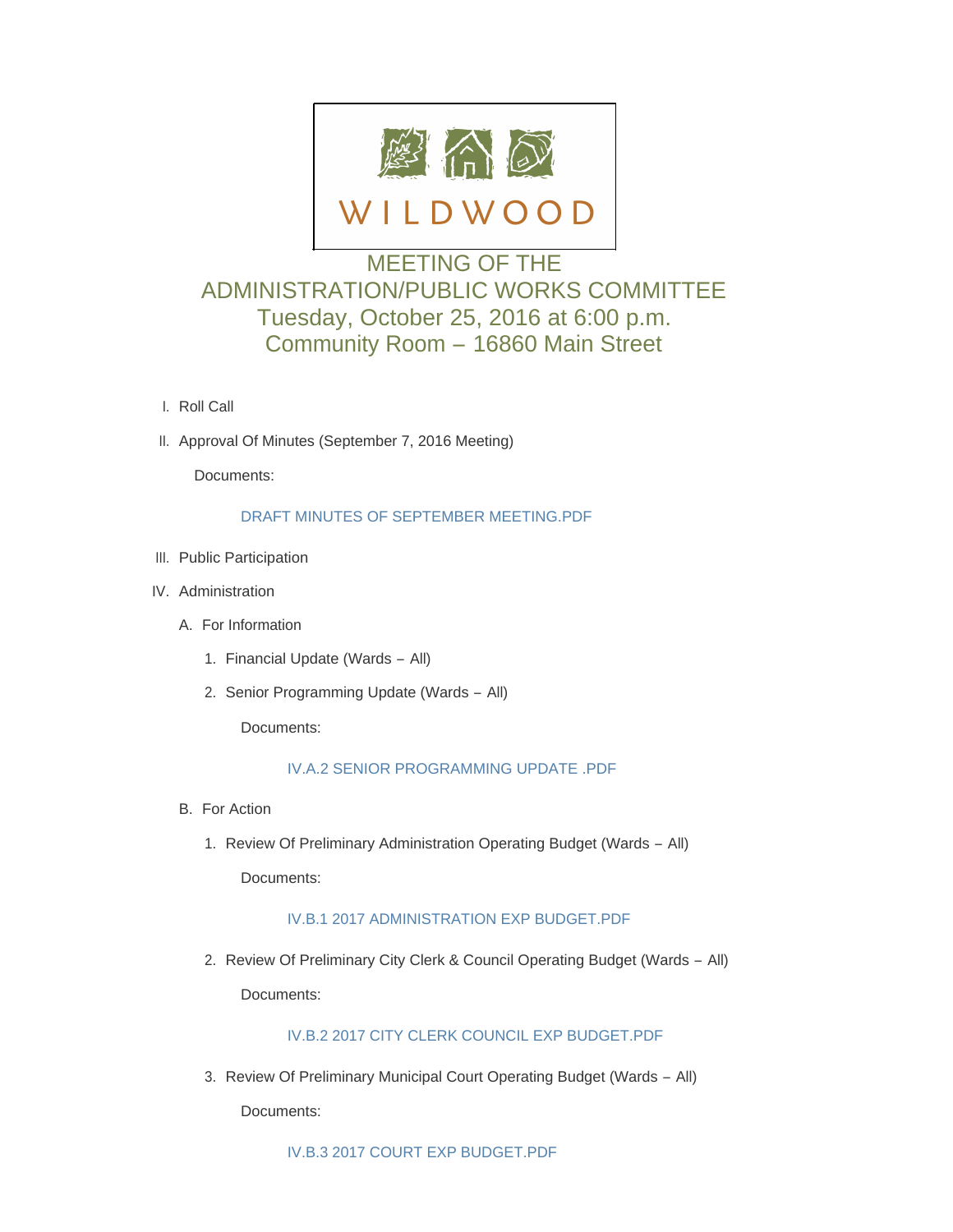4. City Council Policy On Agenda Item Notifications (Wards - All)

Documents:

#### [IV.B.4 CITY COUNCIL POLICY ON AGENDA ITEM NOTIFICATIONS.PDF](http://mo-wildwood.civicplus.com/AgendaCenter/ViewFile/Item/8594?fileID=12835)

5. Proposed Audio/Video Enhancements In Council Chambers (Ward Eight)

Documents:

[IV.B.5 PROPOSED AUDIO VIDEO ENHANCEMENTS.PDF](http://mo-wildwood.civicplus.com/AgendaCenter/ViewFile/Item/8595?fileID=12836)

6. New City Vehicle Purchase (Wards - All)

Documents:

## [IV.B.6 NEW CITY VEHICLE PURCHASE.PDF](http://mo-wildwood.civicplus.com/AgendaCenter/ViewFile/Item/8596?fileID=12837)

- V. Public Works
	- A. For Information
		- 1. Lower Meramec Floodplain Mapping Tool Cost Share Agreement (Ward Six) Documents:

[V.A.1. LOWER MERAMEC FLOODPLAIN MAPPING TOOL.PDF](http://mo-wildwood.civicplus.com/AgendaCenter/ViewFile/Item/8599?fileID=12838)

- B. For Action
	- 1. Review Of Preliminary Public Works Operating Budget (Wards All)

Documents:

## [V.B.1 2017 PUBLIC WORKS EXP BUDGET.PDF](http://mo-wildwood.civicplus.com/AgendaCenter/ViewFile/Item/8601?fileID=12839)

2. Review Of Preliminary Road & Bridge Fund Budget & 5-Year Plan (Wards - All)

Documents:

[V.B.2 2017 ROAD AND BRIDGE FUND BUDGET AND 5-YEAR PLAN.PDF](http://mo-wildwood.civicplus.com/AgendaCenter/ViewFile/Item/8602?fileID=12840)

3. Review Of Public Roads, Rights-Of-Way And Parks Maintenance Bids (Wards - All)

Documents:

## [V.B.3 REVIEW OF 2017 PUBLIC ROADS, RIGHT OF WAY AND PARKS](http://mo-wildwood.civicplus.com/AgendaCenter/ViewFile/Item/8603?fileID=12841)  MAINTENANCE BIDS.PDF

4. Updated Design Scope For Route 109 Improvements (Wards One And Eight)

Documents:

[V.B.4 UPDATED DESIGN SCOPE FOR ROUTE 109](http://mo-wildwood.civicplus.com/AgendaCenter/ViewFile/Item/8604?fileID=12842)  IMPROVEMENTS.PDF

5. Review Of Fox Creek Road Rumble Strip Removal Bids (Ward Six)